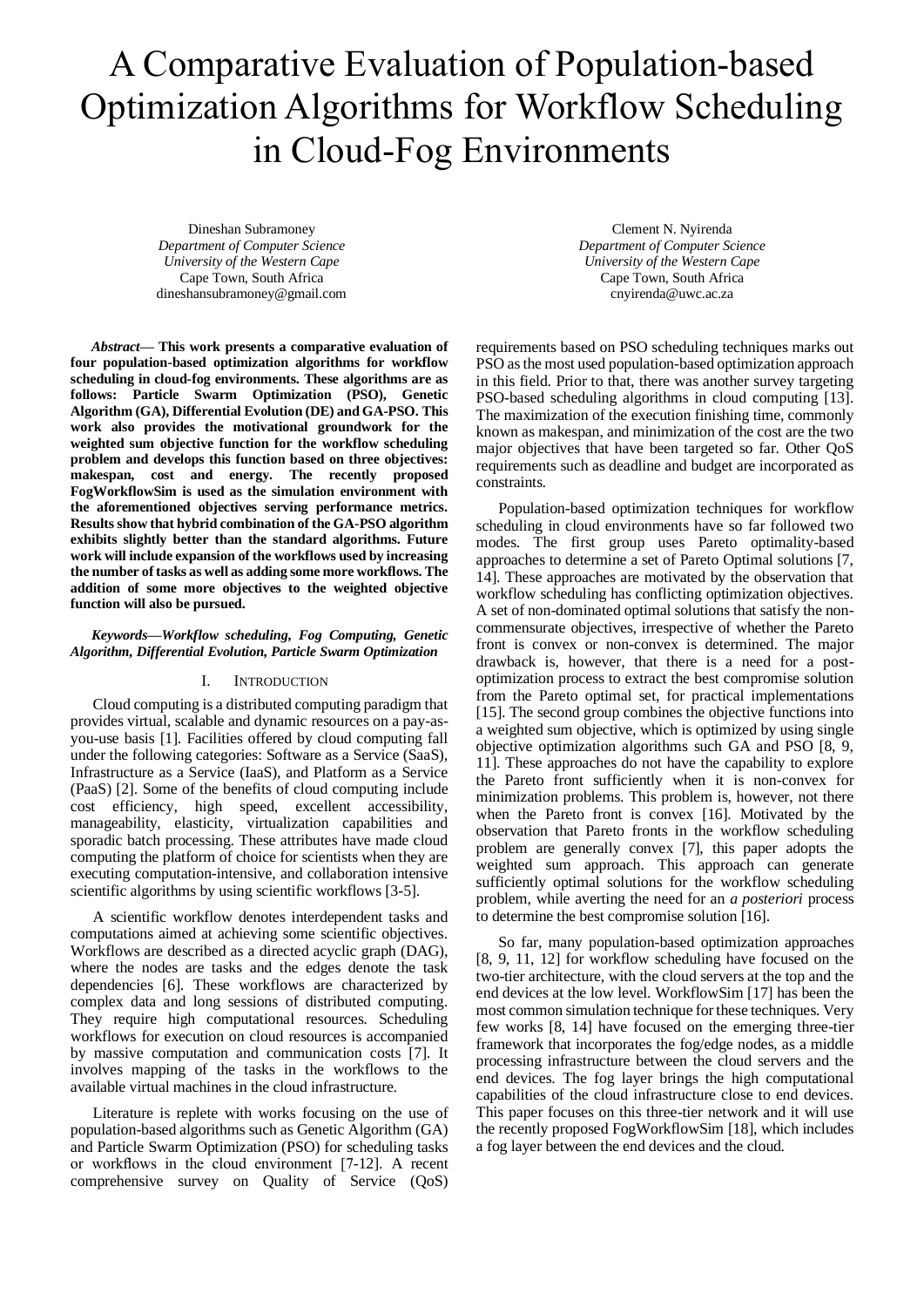The major contributions of the work proposed in this paper are as follows:

- 1. The development of a weighted sum objective function that incorporates makespan, cost, and energy consumption: While makespan and cost are widely used in workflow scheduling, energy efficiency is seldomly used [7, 18]. Nevertheless, with the introduction of fog servers, which have relatively lower energy resources than cloud servers, there is a need to include energy consumption in the optimization process. The energy equation used in this work is holistic in the sense that the end devices, the fog servers as well as the cloud servers are all included. Furthermore, in the development of the energy objection there is a distinction between idle times and active times. As expected, the latter leads to more energy consumption.
- 2. The introduction of the Differential Evolution (DE) algorithm to scientific workflow scheduling: This technique has been recently applied to task allocation in cloud computing [19], but, to the best of knowledge, it is yet to be applied to the problem at hand.
- 3. The implementation of the hybrid GA-PSO algorithm [11] in the cloud-fog environments: This algorithm exhibited better performance than PSO and GA in cloud environments.
- 4. The implementation of the aforementioned algorithms in the FogWorkflowSim [18]: A comparative evaluation of GA, PSO, GA-PSO and DE as optimization tools is also conducted with makespan, cost and energy as performance metrics

The rest of this paper is organized as follows. Section II presents the population-based optimization algorithms used in this work. Section III presents workflow scheduling basics and the formalization of the problem. Section IV presents the workflow optimization process while Section V presents the performance evaluation. Section VI concludes the paper.

## II. A BRIEF OVERVIEW ON POPULATION BASED OPTIMIZATION ALGORITHMS USED IN THIS WORK

This presents the four population-based optimization algorithms for scheduling scientific workflows that are evaluated in this paper.

# *A. Particle Swarm Optimization*

Particle swarm optimization (PSO) is a population-based stochastic optimization method created by Kennedy and Eberhart [20]. It is inspired by the social behavior of bird flocking, fish schooling and other animal societies that act collectively. In this technique, a population of individuals, represented as particles, searches a predefined space according to its current position,  $X_i^k$  and current velocity  $V_i^k$ . Each particle's movement is determined by its best known position  $pBest_i$ , but is also guided toward the best known position  $gBest_i$  for the entire swarm. This process leads the swarm to the best position as the number of iterations increases. The particle's velocity and position are defined using

$$
V_i^{k+1} = \omega V_i^k + c_1 r_1 \left( pBest_i - X_i^k \right)
$$

$$
+ c_2 r_2 (gBest_i - X_i^k), \qquad (1)
$$

$$
X_i^{k+1} = X_i^k + V_i^k,
$$

where  $\omega$  is the inertia weight,  $r_1$  and  $r_2$  are random numbers between (0,1), and  $c_1$  and  $c_2$  are the acceleration coefficients (cognitive and social coefficients).

## *B. Genetic Algorithm*

Genetic algorithms [21] are a class of population-based algorithms that start with a population of randomly generated individuals (represented as chromosomes) and are advanced over a number of iterations toward better solutions by applying genetic operators such as *selection, crossover* and *mutation* analogous to the genetic processes occurring in nature. Standard genetic algorithm first encodes the parameters to generate a certain number of individuals to create the initial population. The algorithm uses the fitness function as the criterion to evaluate the performance of each individual. Genetic operators are used in the creation of new generation of individuals. After creating a new generation of the population at each iteration, the algorithm performs a fitness evaluation of the new individuals. The *elitism*  procedure is applied in order to generate the new population by merging the initial population and children. After creating a new generation of the population, the algorithm keeps on performing genetic operations in order to generate new offsprings; the fitness functions for each of the offsprings are evaluated; the best individuals are maintained. This process continues until the end condition is met upon which the individual with the best fitness is returned.

# *C. GA-PSO Algorithm*

The Hybrid GA-PSO algorithm proposed in [11] is evaluated and compared with the other optimization algorithms. In the first stage, the GA is applied to the entire generated population for the first half of the total iterations, to evolve towards the optimal solution from the existing individuals. The PSO is applied to the population for the following half of the iterations, whereby the resulting chromosomes are passed to the PSO algorithm for the second half of the iterations.

# *D. Differential Evolution*

Differential Evolution (DE) [22] was first proposed by Storn and Price. The basic process of the DE algorithm is similar to the genetic algorithm. The difference is, however, that DE starts with *mutation*, followed by *crossover* and *selection*, while GA operates in the following order: *selection, crossover, mutation* and *elitism*. DE starts from a randomly generated initial population (each individual represented as a vector of real numbers). During the evolution process of DE algorithm, two different individuals,  $X_{r_1}^g$  and  $X_{r_2}^g$ , are randomly selected and then subtracted to get a differential vector. The differential weight,  $F$ , is applied to the differential vector and summed with the third randomly selected individual,  $X_{r3}^g$ , to generate a variation individual for the mutation process, and then the new individual is compared with the corresponding individual in the current population. The crossover operation involves changing the position of real numbers of the variation individual and target individual to generate a trial individual determined by the crossover probability,  $CR$ . If the new individual's fitness is better than the current one, the new individual will replace the current one in the next generation, otherwise the old one will remain. Through continuous evolution, the strong individuals are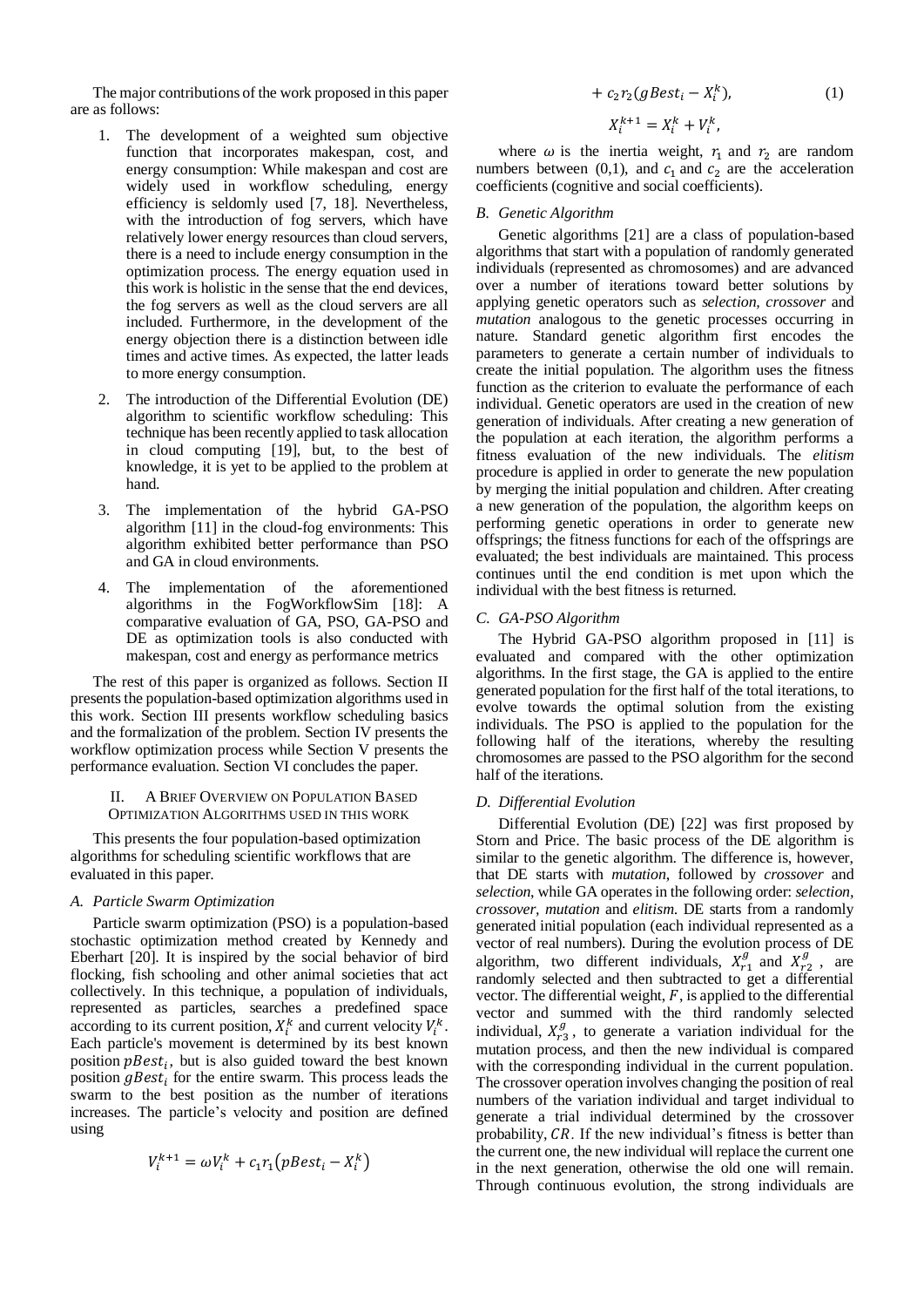retained, and the inferior individuals are eliminated, which guides the search to approximate the optimal solution.

# III. WORKFLOW SCHEDULING BASICS AND OBJECTIVE FUNCTION FORMALIZATION

This section starts by presenting the workflow scheduling concept. Then, it proceeds to develop the weighted sum objective function for workflow scheduling.

## *A. The Concept of Workflows and Problem Formalization*

The workflow is generally modelled as a Direct Acyclic Graph (DAG) [7-11]. The DAG is defined by a tuple  $G(T, E)$ , where  $T = \{t_1, t_2, \dots t_n\}$  denotes the set of tasks, and E is a set of edges, which denotes temporal dependencies or precedence constraints between pairs of tasks in the workflow. An edge is better visualized by using inter-task data,  $d_{ij} = \lt$  $t_i, t_j > \epsilon E$ , where  $d_{ij}$  refers to the output data of task  $t_i$ , which serves as the input for task  $t_j$ . Therefore, the execution of task  $t_i$  will only start after the execution of task  $t_i$  has executed. Task  $t_i$  is the parent task while task  $t_j$  is the child task. The very first task to start executing in a graph does not have a parent; it is called an *entry task t<sub>entry</sub>*. At the other extreme, the final task in a graph does not have any child and it is called an *exit task*  $t_{exit}$ .

The period between starting time of  $t_{entry}$  and the completion time of  $t_{exit}$  is referred to as makespan. It is a key measure of performance of workflow scheduling algorithms. The other major measure of performance is the *cost*; it incorporates both the computational cost and the cost of transferring tasks and execution results in the network. As already mentioned, these two metrics are conflicting in nature. Pursuit for shorter makespan implies incurring more computational costs. This is because the processing of the tasks will be predominantly done by the expensive cloud servers and the transfer of task data between the end devices and the cloud servers will also require the user to put in more financial resources. The work in [12] presents a wide range of QoS parameters that have to be incorporated in the workflow scheduling algorithms. Many of the parameters listed in [12] are indirectly addressed by makespan and cost. Energy consumption is, however, one key parameter that is very key to any computational infrastructure, not only from the perspective of cost reduction, but also from the environmental perspective. The energy consumption becomes even more necessary, when the fog servers are included in the computational infrastructure.

# *B. The Weighted Sum based Workflow Scheduling Objective Function*

In our cloud-fog approach, there are  $m$  computational resources which are of three types, namely cloud servers, edge servers and end devices. End devices are included in the mix because for some small tasks, transferring them to the fog and cloud servers does not make economic sense, especially now that some of these end devices are being equipped with advanced computational capabilities and have steady access to power in fixed environments such as homes. Next, we will review the mathematical formulations for makespan, cost and energy consumption in the leadup to the presentation of the weighted sum based objective function.

1) *Makespan*: For task  $t_i$  in a particular workflow, let  $ST_{t_i}$  and  $FT_{t_i}$  denote the starting time and the

finishing times respectively. Therefore, *makespan*  $MS$  can be determined by using

$$
MS = \max \{ FT_{t_i}, t_i \in T \} - \min \{ ST_{t_i}, t_i \in T \} \quad (2)
$$

*2) Cost*: This metric is composed of computational costs and communication cost. Computation costs apply for all the three computational resources while communication costs are not included when the tasks are executed on the end device. The computation cost of using computing resource  $r$ , which may refer to the end device, the fog server or the cloud server in this work, is defined [8] as

$$
CE_i^r = pr * (FT_{t_i} - ST_{t_i}),
$$
\n(3)

where  $pr$  is unit processing cost of using computing resource  $r$ . On the other hand, for a particular task the communication cost will only refer to the links between the end device and the fog or the cloud server. The communication cost, incurred when transferring the output file of size  $d_{ij}$  from the resource that was processing task  $i$  to the resource that will process task  $j$ , is defined [10] by using

$$
CC_{ij} = trc_{ij} * d_{ij}, \qquad (4)
$$

where  $tr c_{ij}$  is the unit cost of communication from the resource, where task  $i$  is mapped, to the resource, where task *j* is mapped;  $tr c_{ij} = 0$  when the two tasks are executed on the same resource. The total cost task  $TC$  is, therefore, determined by using

$$
TC = \sum_{i=1}^{n} \sum_{j=1}^{n} CC_{ij} + \sum_{r=1}^{m} \sum_{i=1}^{n} CE_{i}^{r}.
$$
 (5)

*3) Energy Consumption*: Just like in [10], the energy consumption model has the active and idle components, which are labeled as  $E_{active}$  and  $E_{idle}$ respectively. The former refers to the energy consumed when a particular task is being executed while the latter is the energy dissipated when the resource is idling. The active energy is defined by

$$
E_{active} = \sum_{i=1}^{n} \alpha f_i v_i^2 (FT_{t_i} - ST_{t_i}),
$$
\n(6)

where  $\alpha$  is the constant;  $f_i$  and  $v_i$  denote the frequency and the supply voltage for the resource on which task  $i$  is being executed. During the idle, the resource goes into sleep mode, where the voltage supply level and the relative frequency are at the lowest level. Therefore, the energy consumed during this time is determined by using [10]:

$$
E_{idle} = \sum_{j=1}^{m} \sum_{idle_{jk} \in IDLE_{jk}} \alpha f_{min} \, i \mathcal{V}_{min}^2 \, i L_{jk}, \qquad (7)
$$

where  $IDLE_{jk}$  is a set of idling slots on resource j while  $f_{min i}$  and  $v_{min i}$  refer to the lowest supply voltage and frequency on resource  $j$  respectively;  $L_{ik}$  is the amount of idling time for *idle<sub>ik</sub>*. The total energy consumed in the cloud-fog system for the duration of the workflow is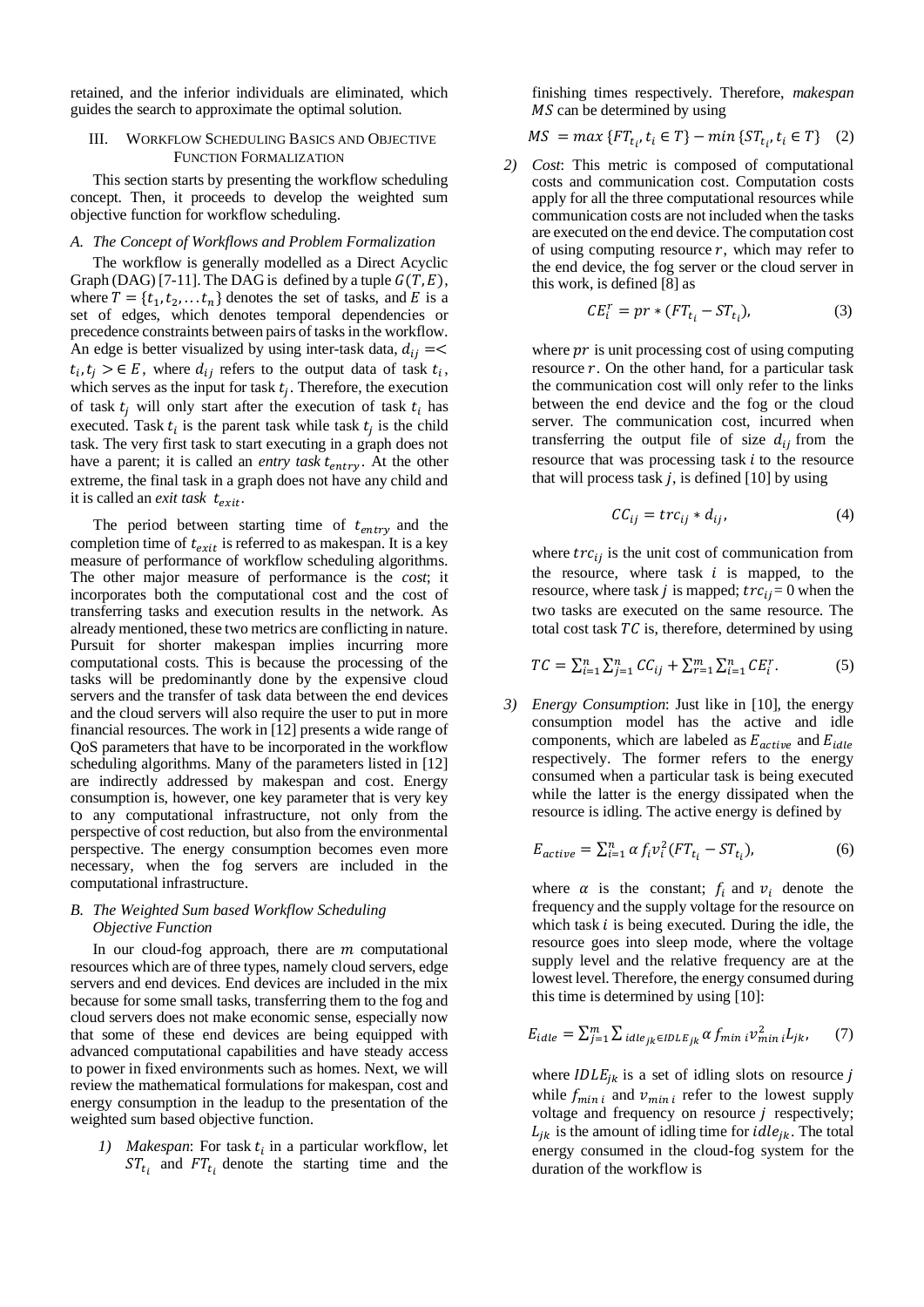$$
TE = E_{active} + E_{idle}. \t\t(8)
$$

 Therefore, weighted sum objective function, that incorporates makespan, cost and energy consumption, is determined by using

$$
F(M) = w_1 * MS_{norm} + w_2 * TC_{norm} + w_3 * TE_{norm}, \quad (9)
$$

where  $M$  is the mapping of the  $n$  tasks of a workflow to the  *available computing resources located in the cloud, in* the fog and at the end devices;  $MS_{norm}$  is normalized makespan, while  $TC_{norm}$  and  $TE_{norm}$  denote the normalized total cost and the normalized total energy respectively;  $w_1$ ,  $w_2$ and  $w_3$  are the respective weights that determine the contribution of each of them to the overall objective function. Normalization is necessary here in order to ensure that there are no biases in the realized objective function.

# IV. THE WORKFLOW SCHEDULING OPTIMIZATION **PROCESS**

This section begins by describing how the workflow tasks are mapped to the available resources and how this mapping is used to generate a solution vector. The second part describes the optimization process based on GA, PSO, DE and GA-PSO.

# *A. Mapping of Workflow tasks to computational resources and generation of the solution vector*

As already mentioned, the workflows in this work can be scheduled for execution at the source end device, at the fog server or at the cloud server. Each of these computation resources has its own computational power and access bandwidth with respect to the end node. The end nodes do not offload their tasks to fellow end nodes; they can only offload their tasks to fog and cloud servers. Therefore, in the scheduling of workflows, only one representative end device for each of the end nodes is incorporated in the encoding process.

Given that task scheduling in cloud-fog computing environments is a discrete problem, natural numbers are used to encode the individuals for each populated-based algorithm. In the case of the GA, PSO and DE, the individuals represented by the chromosome, particle and agent respectively, are mapped to possible task-resource schedules. The length of each individual is  $n$ , which is the total number of tasks in the workflow; each position in the individual's vector is a positive integer representing the task number. The value assigned to this position is the virtual machine ID that is allocated to execute the task. The ID numbers are selected from the virtual machines available on the three layers of the cloud-fog architecture. Suppose a workflow has 10 tasks which are scheduled for execution on 5 available virtual machines, specifically one end device, two fog nodes and two cloud servers. In this instance, the individual's length is 10 and each element is an integer between 1 and 5. An example task assignment of this individual can be expressed as {4,3,2,4,5,4,2,1,5,1}. A more detailed representation of the individual's schedule is illustrated in Table I and Table II.

TABLE I. EXAMPLE OF THE INDIVIDUAL'S ENCODED SCHEDULE

| <b>Task</b><br>number |  |  |  | − |  |  |
|-----------------------|--|--|--|---|--|--|
| <b>VMID</b>           |  |  |  |   |  |  |

TABLE II. EXAMPLE OF THE TASK-RESOURCE ALLOCATION ON THE CLOUD-FOG LAYERS

| VM<br>Layer                    | Cloud | Cloud | Fog | Fog | End |
|--------------------------------|-------|-------|-----|-----|-----|
| VM ID                          |       | 2     |     |     |     |
| <b>Assigned</b><br><b>Task</b> | 8,10  | 3,7   | 2   | 1,4 | 5,9 |

#### *B. The Optimization Process*

We will now describe how the four optimization algorithms are implemented. For purposes of brevity, the candidate solutions are simply called vectors for all algorithms instead of the algorithm specific terms such as a particle for PSO and chromosome for GA. Fig. 1 shows the generic flow chart for a population based scheduling algorithm.



Fig. 1. Flowchart of a generic population-based algorithm for workflow scheduling

In the initialization step, a population of  $P$  individuals of length  $n$  is initialized with random integer values depicting the possible VM unto which the corresponding task would be assigned. Then workflow simulation for each individual is carried out; this is followed by the determination of the three performance metrics, namely: *makespan MS*, *cost TC* and energy TE as described in Section III. The minimum and maximum values of the metrics ( $MS_{min}$ ,  $MS_{max}$ ,  $TC_{min}$ ,  $TC_{max}$ ,  $TE_{min}$  and  $TE_{max}$ ) are determined for this initial population, and based on these values, normalized metrics are calculated for each vector by using

$$
MS_{norm} = \frac{MS_i - MS_{min}}{MS_{max} - MS_{min}},
$$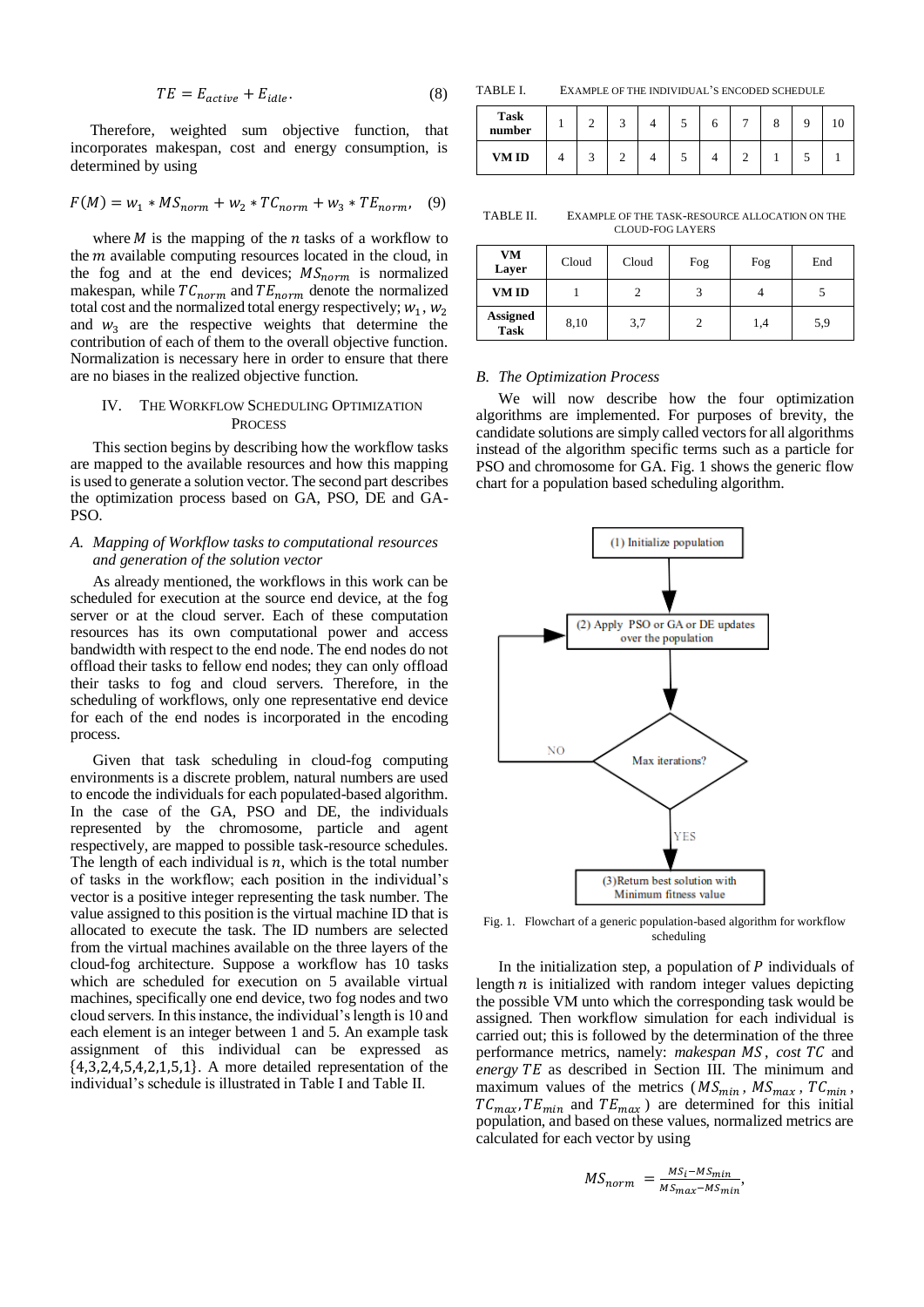$$
TC_{norm} = \frac{TC_i - TC_{min}}{TC_{max} - TC_{min}},
$$
\n(10)

$$
TE_{norm} = \frac{TE_i - TE_{min}}{TE_{max} - TE_{min}},
$$

where  $MS_i$ ,  $TC_i$  and  $TE_i$  are the *makespan*, *cost* and *energy* values for vector  $i \in \{1, ..., P\}$ . The fitness function  $F_i$ for the individual is determined by using the weighted sum objective function in (9). After this, the other post initialization processes are more specific for each algorithm. In the GA approach, the worst and the best solutions for the population are saved. In the PSO approach,  $\forall i \in$  $\{1, \ldots, P\}$   $pBest_i = F_i$  and  $gBest_i = min\{pBest_i\}$ . In the DE approach, the best solution for the population is saved.

In the second step, algorithm specific routines are applied to the population as follows.

- 1. In the GA approach, *selection*, *crossover* and *mutation* operators are applied in order to generate a new pool of potential solutions that are evaluated on a workflow simulation. The fitness values for all chromosomes are determined. The elements of the best chromosome and its fitness value are saved. Elitism is applied to truncate the pool of potential solutions to only the best ones, in preparation for the iteration.
- 2. In the DE approach, *mutation* and *crossover* are performed. The fitness values for all chromosomes are determined. The elements of the best agent and its fitness value are saved. Some of the well performing offsprings replace some agents in the original solution, thereby creating room for further improvements in the next iteration.
- 3. In the PSO approach, the particle's positions are updated using the PSO equations in (1). The fitness values for all particles are determined. The elements of the best particle and its fitness value are saved. If the new particle positions give a better fitness value than its *pbest*, the *pbest* is updated to the particle's new position; the fitness value is updated accordingly. If one of the particles' updated *pbest* is better than the *gbest*, the *gbest* is updated accordingly, in preparation for the next iteration.
- The GA-PSO approach applies GA's update mechanism for the first half of the iteration. The PSO update process is applied until the end.

If the maximum number of iterations has not been reached, the algorithm goes back to the second step. This process keeps on getting repeated for each of these algorithms until the maximum number of iterations is reached. Then the best solution with the lowest fitness value is saved in step 3.

The GA and PSO codes are already incorporated into the FogWorkflowSim Simulator [18]. But we integrated the DE and GA-PSO algorithms as well as the weight sum based objective function proposed in this work.

#### V. PERFORMANCE EVALUATION

We compare the algorithms using FogWorkflowSim [18]. The FogWorkflowSim is an extensible toolkit built for automatically evaluating resource and task management strategies in Fog Computing with simulated user-defined workflow applications. Next, we describe the workflow models used in this study.

## *A. Description of the workflow models*

This study uses three well-known scientific workflow applications, Montage, Epigenomics, and CyberShake, which are described and characterized in detail in [23]. The graphical representation of the workflows is shown in Fig. 2. The Montage workflow, created by NASA/IPAC, represents an astronomy application that creates custom mosaics of the sky using multiple input images. The CyberShake workflow is used by the Southern California Earthquake Center to characterize earthquake hazards threatening a region. The Epigenomics workflow, created by the USC Epigenome Center and the Pegasus Team, is used in the field of bioinformatics to automate the different operations in genome sequence processing. These workflows have been extensively used in practice, therefore we have used these workflows in our evaluations conducted to measure the performance of each optimization algorithm.



Fig. 2. Structure of scientific workflows [23]

## *B. Simulation environment*

The FogWorkflowSim simulator is run using the Eclipse Java IDE. The simulations are performed on a computer with 64-bit Windows 10 operating system, Intel(R) Core(TM) i5- 5200U CPU @ 2.20GHz and 8 GB RAM. The population size was set to 50 for each algorithm. The PSO learning factors C1  $= C2 = 2$ . The inertia weight is 1. The GA crossover and mutation rates are 0.8 and 0.1 respectively. The DE crossover probability is 0.4 and the differential weight is 1.2. The number of iterations for all algorithms is 100. The weighted coefficients  $w_1$ ,  $w_2$  and  $w_3$  are each set to  $0.\overline{3}$ . The algorithms are evaluated using the three scientific workflows, with three different task amounts per workflow. Each workflow is a DAG XML file representation of the workflow structures generated by Pegasus [24]. The simulations are performed 10 times for each workflow to get the average performance of the algorithms. Three end devices, 5 fog VMs and 5 cloud VMs are used. The characteristics for each server on the three cloud-fog layers along with the parameter settings for the simulation environment are shown in Table III. The DE used in this code was downloaded from this site [25].

TABLE III. PARAMETER SETTINGS OF CLOUD-FOG COMPUTING ENVIRONMENT

| <b>Parameters</b>        | End<br>device | Fog<br>node | <b>Cloud</b><br>server |  |
|--------------------------|---------------|-------------|------------------------|--|
| Processing rate (MIPS)   | 1000          | 1300        | 1600                   |  |
| Task execution cost (\$) |               | 0.48        | 0.96                   |  |
| Communication cost (\$)  |               | 0.01        | 0.02                   |  |
| Working power (MW)       | 700           | 800         | 1600                   |  |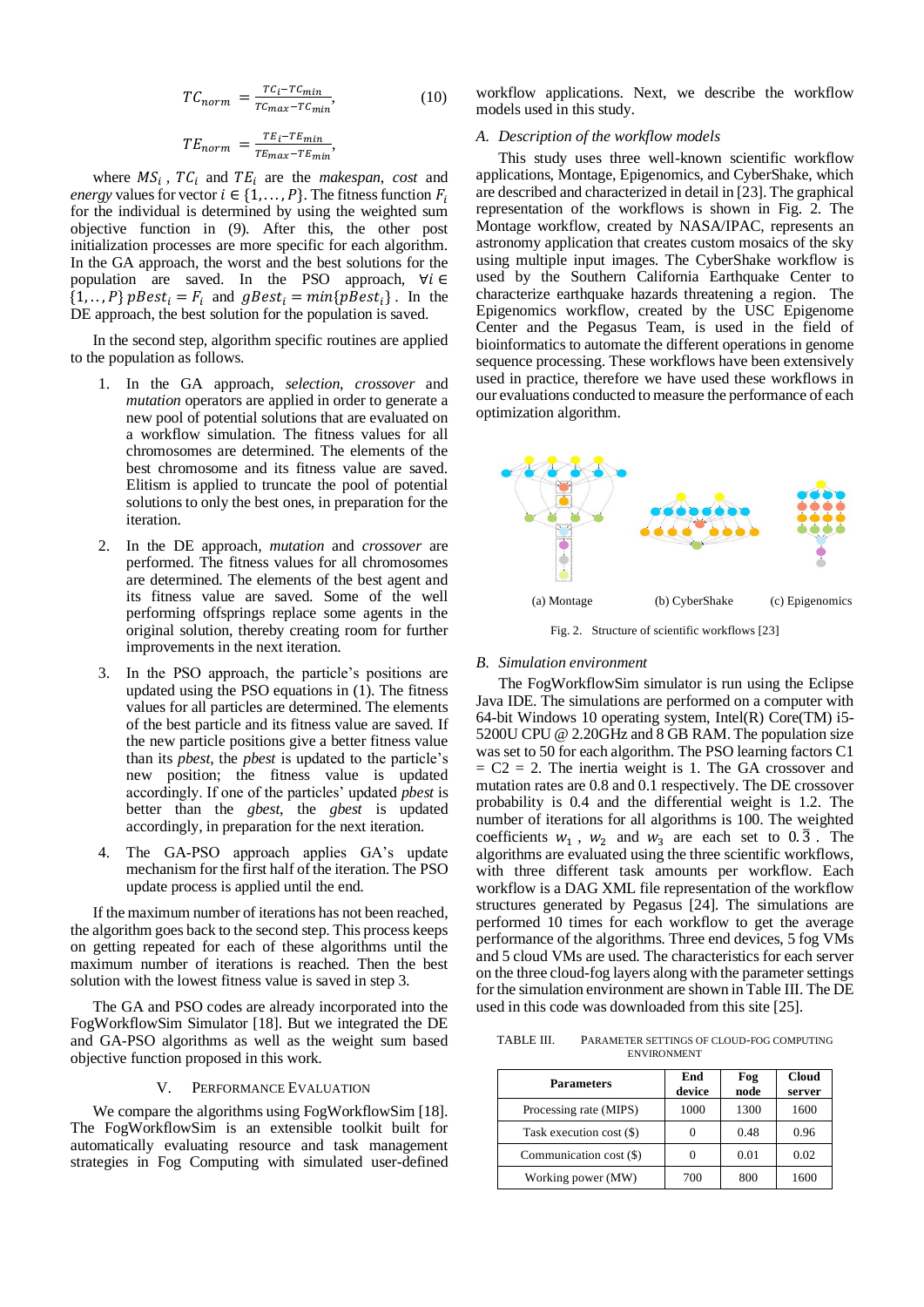| <b>Parameters</b>         | End<br>device | Fog<br>node | <b>Cloud</b><br>server |
|---------------------------|---------------|-------------|------------------------|
| Idle power (MW)           | 30            | 40          | 1300                   |
| Uplink bandwidth (Mbps)   | 20            | 10          |                        |
| Downlink bandwidth (Mbps) | 40            | 10          | 10                     |

## *C. Simulation results*

Fig. 3 - Fig. 5 show the results for makespan, cost and energy consumption for the Montage workflow. As expected, all the metrics increase as the number of tasks increases. Results show that PSO is exhibiting poorer performance compared to the other three approaches. On the other hand, all the three other approaches exhibit similar levels of performance. This is probably because of PSO's well-known problem of premature convergence and getting trapped in the local minimum. Clearly, the GA-PSO algorithm, which adopts the GA approach in the first half of the run and the PSO approach in the latter iterations, seems to benefit from the GA's ability to see a wide range of solutions, courtesy of the random mutation and crossover operators.







Fig. 4. Total cost for Montage



Fig. 5. Energy consumption for Montage

Fig. 6 - Fig. 8 show the results for makespan, cost and energy consumption for the Epigenomics workflow. The metrics for 24 and 47 tasks is very low but it springs up when the number of tasks increases to 100. For instance, makespan increases from less than 10 sec for 24 and 47 tasks to beyond 50 sec at 100 tasks; cost increases from less than \$10 000 for 24 and 47 tasks to beyond \$50 000 at 100 tasks; energy increases from less than 50 000J for 24 and 47 tasks to beyond 250 000J at 100 tasks. This is due to the map jobs in the Epigenomics workflow [23] responsible for aligning sequences with the reference genome, which become significantly more computationally intensive with higher runtimes as the number of tasks increase. In terms of performance, PSO is still exhibiting poorer performance compared to the other three approaches. There is, however, improvement in terms of energy consumption as it performs better than the other approaches for that metric.



Fig. 6. Makespan for Epigenomics



Fig. 7. Total cost for Epigenomics



Fig. 8. Energy consumption for Epigenomics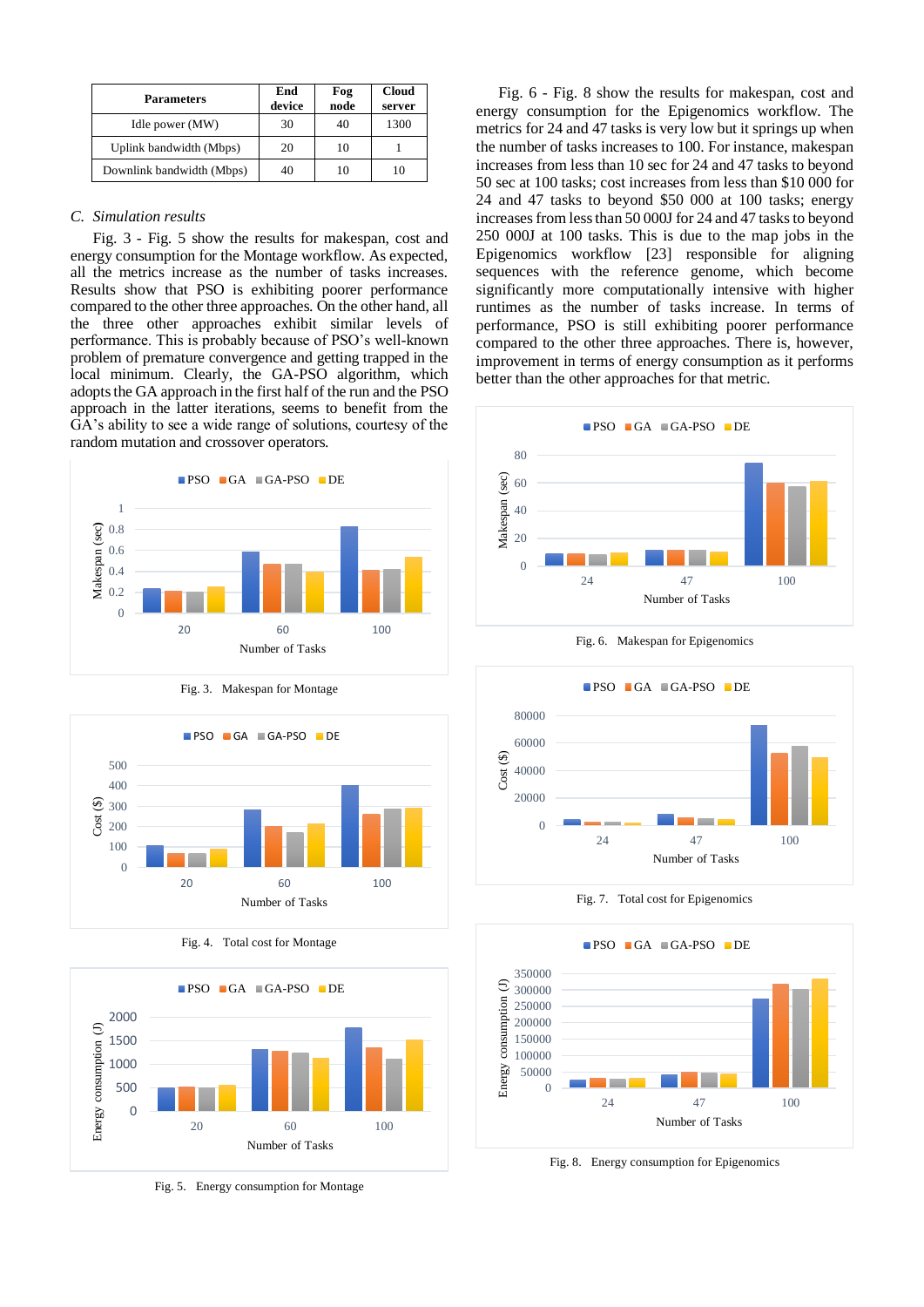Fig. 9 - Fig. 11 show the results for makespan, cost and energy consumption for the CyberShake workflow. In Fig. 9, the makespan performance remains fairly constant for all algorithms. GA-PSO exhibits the best performance for all tasks while PSO seems to perform better than in the previous two workflows. DE's makespan increases as the number of tasks increases. In Fig. 10, GA-PSO generally continues to perform better than the other approaches for 30 and 50 tasks. DE's cost goes down drastically as the number tasks increases. It looks like the DE algorithm allocates more tasks to the end devices as the number of tasks increases thereby reducing the cost greatly. There are very low data transmission and computation costs due to less usage of cloud and fog servers. This leads to high energy consumption on the end devices as shown by Fig. 11.





Fig. 9. Makespan for CyberShake

Fig. 10. Total cost for CyberShake



Fig. 11. Energy consumption for CyberShake

The general outcome of these results is that there is no single algorithm that stands out among these algorithms even though the GA-PSO approach seems to exhibit slightly better

performance. This shows that there is room for improvement if hybrid algorithms are proposed for the workflow scheduling problem.

In terms of practical implementation, the solution vector realized from the optimization process can be downloaded into the end device as a lookup table for scheduling the workflows.

## VI. CONCLUSION

This work has presented a comparative evaluation of PSO, GA, DE and GA-PSO to the problem of workflow scheduling in cloud-fog environments by using the FogWorkflowSim. It begins by laying out the motivational groundwork in support of the weighted sum method of developing the optimization objective function for workflow scheduling. It proceeds to present the optimization objective by combining makespan, computation and communication costs, and energy consumed in active as well as in idle mode on all the computation devices; this helps to ensure that a holistic view of energy consumption is incorporated in the optimization process. This work has also introduced the Differential Evolution (DE) algorithm to scientific workflow scheduling. It also implements the hybrid GA-PSO algorithm [11] in the cloudfog environments. Results show that the GA-PSO algorithm exhibits a slightly better performance than the standard approaches. This gives hope for the application of hybrid algorithms that synergistically combine the good attributes of the standard algorithms.

In terms of future work, we intend to further increase the tasks in each of the workflows to 2000. We also intend to add other types of workflows such as LIGO and SIPHT. Plans to expand the number of objectives to include reliability and fault tolerance, and the incorporation of deadline and budget constraints are also in the pipeline. The solution vector realized in this work will be improved by incorporating adjustment mechanisms in the online mode.

## **REFERENCES**

- [1] R. Buyya, S. Pandey, and C. Vecchiola, "Cloudbus toolkit for marketoriented cloud computing," *In CloudCom '09: Proceedings of the 1st International Conference on Cloud Computing*, volume 5931 of LNCS, pp 24–44. Springer, Germany, 1-4 December 2009.
- [2] S. Bhardwaj, L. Jain, and S. Jain, "Cloud computing: A study of infrastructure as a service (IAAS)," *International Journal of engineering and information Technology*, *2*(1), pp.60-63, 2010.
- [3] R. Duan, R. Prodan, and X. Li, "Multi-objective game theoretic scheduling of bag-of-tasks workflows on hybrid clouds," *IEEE Trans. Cloud Computing*, vol. 2, no. 1, pp. 29–42, 2014.
- [4] Y. Zhao, Y. Li, I. Raicu, S. Lu, C. Lin, Y. Zhang, W. Tian, and R. Xue, "A service framework for scientific workflow management in the cloud," *IEEE Trans. Services Computing*, vol. 8, no. 6, pp. 930–940, 2015.
- [5] W. Song, F. Chen, H. A. Jacobsen, X. Xia, C. Ye, and X. Ma, "Scientific workflow mining in clouds," *IEEE Transactions on Parallel and Distributed Systems*, *28*(10), pp.2979-2992, 2017.
- [6] M.A. Rodriguez and R. Buyya, "A taxonomy and survey on scheduling algorithms for scientific workflows in IaaS cloud computing environments," *Concurrency and Computation: Practice and Experience*, *29*(8), p.e4041, 2017.
- [7] A. Verma and S. Kaushal, "A hybrid multi-objective particle swarm optimization for scientific workflow scheduling," *Parallel Computing*, *62*, pp.1-19., 2017.
- [8] Y. Xie, Y. Wang, and Y. Yang, "A novel directional and non-localconvergent particle swarm optimization based workflow scheduling in cloud–edge environment," *Future Gener. Comput. Syst.*, 97, 361–378, 2019.